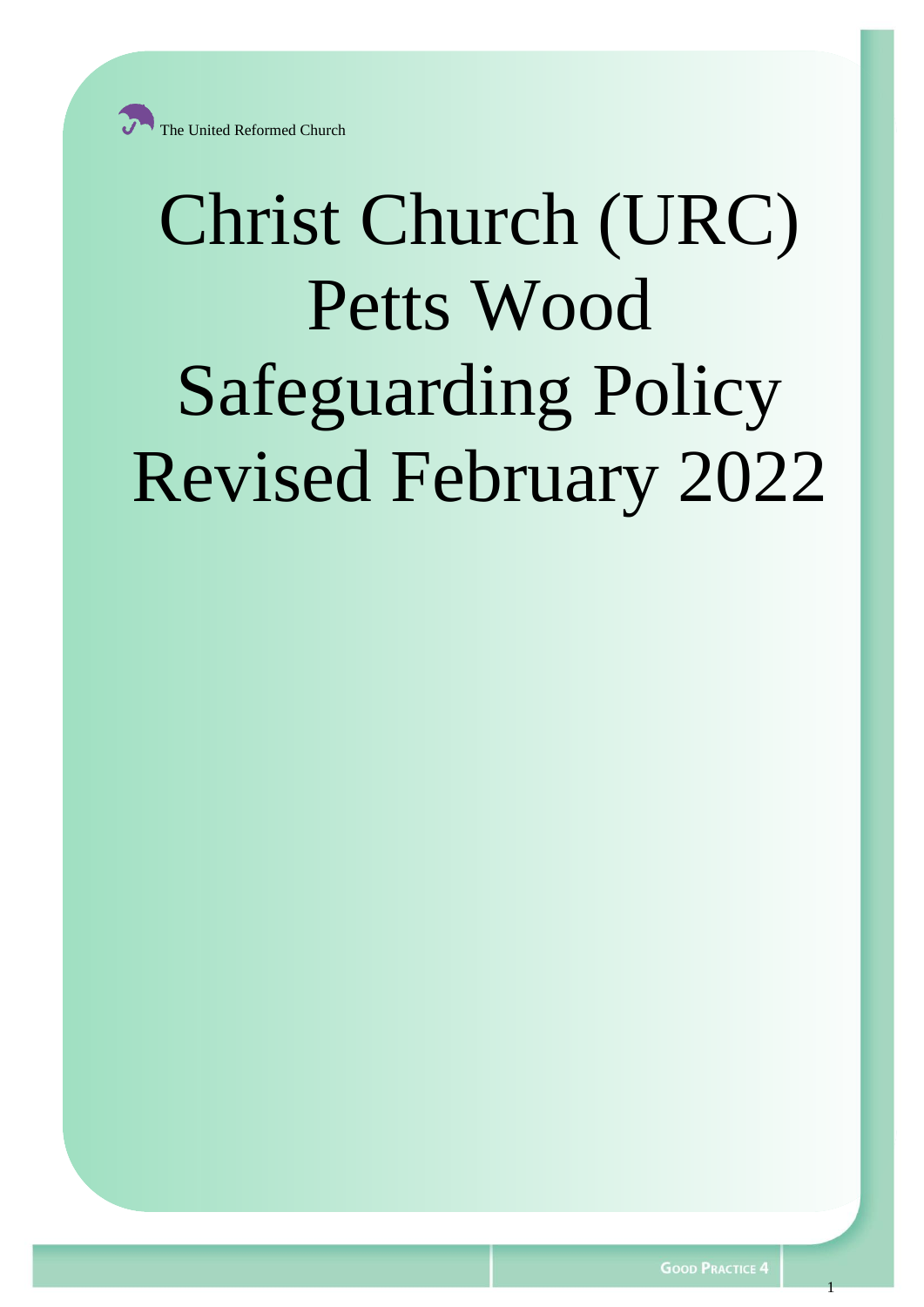### Safeguarding is taken seriously by our church and its members.

We acknowledge children's and adults' right to protection from abuse regardless of gender, ethnicity, disability, sexuality or beliefs. We consider that the welfare of children is paramount. We will follow legislation, statutory guidance and recognised good practice in order to protect vulnerable people in our church.

We will seek to establish a caring environment in which there is an informed vigilance about the dangers of abuse. We will implement, maintain and regularly review the procedures outlined in this policy, which are designed to prevent and to be alert to such abuse.

We will appoint a Safeguarding Coordinator and Deputy Safeguarding Coordinator, who will have specific responsibilities for safeguarding, although we recognise that safeguarding is a whole church responsibility. The Safeguarding Coordinator is the person to whom all concerns or allegations should be addressed. In the absence of the Safeguarding Coordinator, the Deputy Safeguarding Coordinator should be contacted. Their contact details can be found in Key Contacts, P6/7.

We will organise activities in such a way as to promote a safe environment and minimise the risk of harm to children and adults.

We will follow a safe recruitment process for the selection and appointment of people to work with children or adults at risk, whether voluntary or paid, lay or ordained.

We are committed to providing support, supervision, resources and training to those who work with children and adults.

We will use rigorous and careful supervision to protect people from the risks associated with known offenders within the congregation, including implementing contracts with known offenders and those who have been assessed as posing a risk.

We believe that domestic abuse in all its forms is unacceptable and inconsistent with a Christian way of living and recognise that it can affect both adults and children.

All concerns and allegations of abuse will be responded to appropriately, including referring to the statutory authorities if necessary.

We will co-operate with the statutory authorities in any investigation, will follow multi-agency decisions and will maintain confidentiality of any investigations to those directly involved.

We will refer concerns about staff – volunteers and paid, lay and ordained – that meet the relevant criteria to the Local Authority Designated Officer.

Our *Safeguarding Policy Statement* is attached as Appendix A1.

Aim and purpose of this policy

The aim of this policy is to provide procedures for promoting safeguarding, preventing abuse and protecting children, adults at risk and staff. This includes clear procedures for taking appropriate action when safeguarding concerns are raised involving children and adults within our church, or those who attend our activities and events. Who this policy applies to

This policy is approved and endorsed by the Elders and applies to:

- all those who attend our church
- our trustees and staff (both paid and voluntary)
- organisations who hire our building with agreement to operate under the church safeguarding policy

The policy and procedures should be interpreted in the light of the most recent URC good practice guidance, copies of which can be downloaded from the URC website. The policy and procedures will be made readily available to parents/carers.

The term 'children' refers to those under the age of 18 years.

Duty of care and confidentiality

We have a duty of care to all beneficiaries of the church, whether adults or children. We will maintain confidentiality at all times, except in circumstances where to do so would place the individual or another individual at risk of harm. Preventing abuse

The church will appoint Safeguarding and Deputy Safeguarding Coordinator(s) for safeguarding children and adults. A job description is attached as Appendix A2.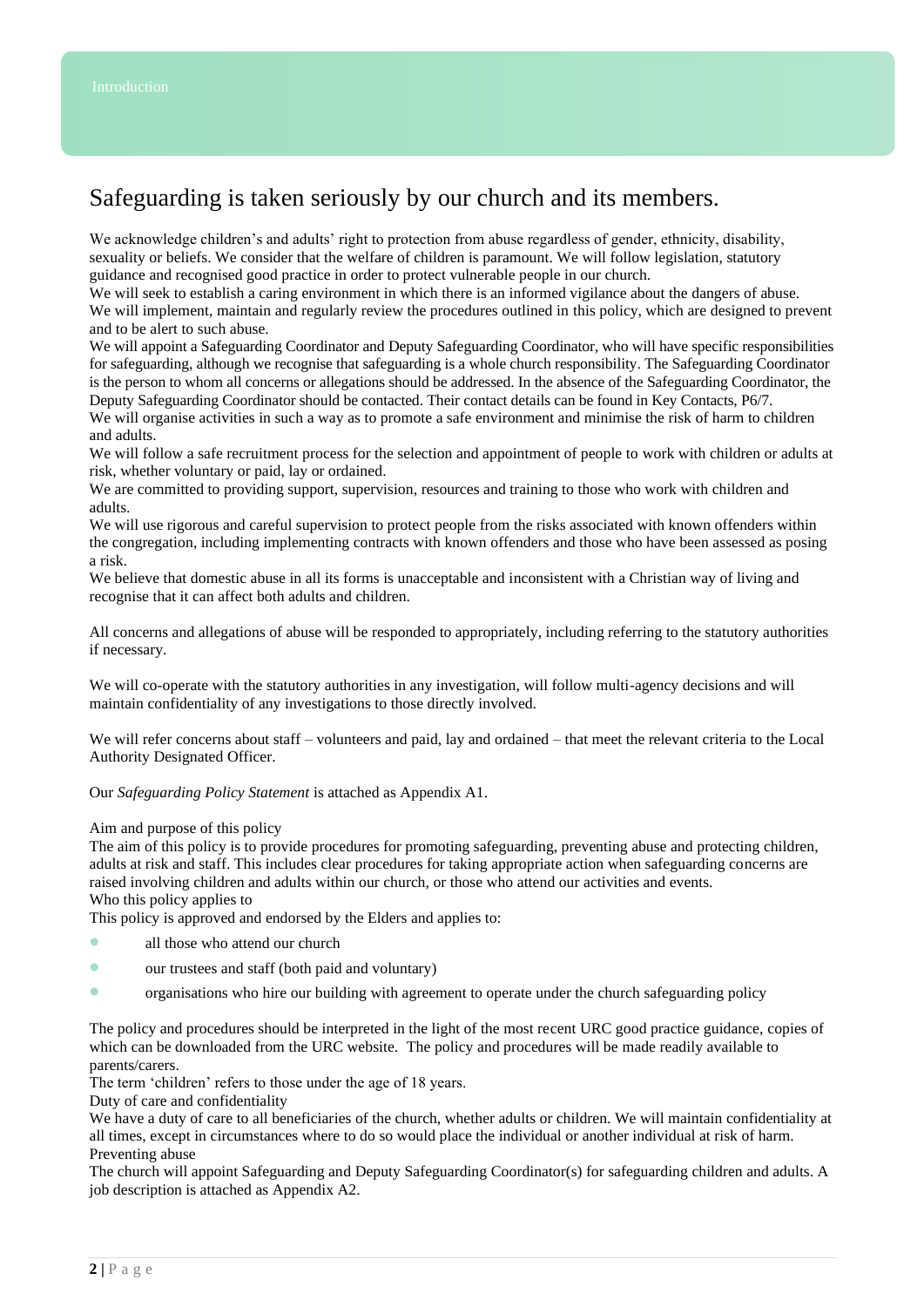Activities will be organised in accordance with URC good practice guidelines so as to promote a safe environment and healthy relationships, whilst minimising opportunities for harm, misunderstanding or false accusation. For each event, risk assessments will be carried out, appropriate consent forms will be used (for children's activities), appropriate records will be kept and adequate insurance will be in place.

We are committed to safe recruitment and selection of all paid staff and volunteers and will ensure that these procedures are followed, which include:

providing workers with job descriptions or person specifications

obtaining Disclosure and Barring Service (DBS) / Protecting Vulnerable Groups scheme (PVG) checks wherever legally entitled to do so

taking up two references (not from family members) in relation to paid posts

interviewing candidates and keeping a record of the process

Safeguarding training will be provided and volunteers and paid staff will be given support and supervision in their role.

All trustees, paid staff and volunteers will work within a code of conduct (code for workers attached as Appendix A3) and understand that there may be action taken if this code is not followed, possibly involving suspension or termination of working with us.

If we become aware of someone within our congregation known to have harmed children or adults in the past, we will inform the Church and Synod Safeguarding Officer, and co-operate with them and the relevant statutory authorities to put in place a plan to minimise the risk of harm to children and adults.

Organisations wishing to hire our building for activities with children or adults must confirm in writing as a condition of the letting agreement that they conform to their own safeguarding policy.

Copy of the church's safeguarding policy will be available from the church secretary [sec@ccpw.org.uk](mailto:sec@ccpw.org.uk) or the Lettings Administrator CCPW\_BR51LH@hotmail.com

What are we protecting people from?

The definitions of abuse differ between children and adults. A copy of the definitions relating to children is attached to this policy at Appendix A4. The definitions of abuse in relation to adults is attached as Appendix A5.

How to recognise abuse

It is important to be aware of possible signs and symptoms of abuse. Please see Appendix A6 for those relating to children and Appendix A7 for those relating to adults at risk. Some signs could be indicators of a number of different categories of abuse.

It is essential to note that these **are only indicators of possible abuse**. There may be other, innocent, reasons for these signs and/or behaviour. They will, however, be a guide to assist in assessing whether abuse of one form or another is a possible explanation for a child or adult's behaviour.

What to do if there is a disclosure or allegation of abuse

If a child, young person or adult makes a disclosure that they are being abused and / or an allegation of abuse against someone, it is important that the person being told:

stays calm and listens carefully

reassures them that they have done the right thing in speaking out

does not investigate or ask leading questions

explains that they will need to tell someone else if anyone is at risk of harm, in order to help them

does not promise to keep secret what they have been told

informs the church Safeguarding Coordinator as soon as possible (if they are implicated in the allegation, inform the Deputy or the Synod Safeguarding Officer)

makes a written record of the allegation, disclosure or incident and signs and dates this record (using the template in Appendix A8). This should be given to the church Safeguarding Coordinator and stored securely.

Procedure in the event of a concern of abuse

If there is an immediate threat of harm, the Police should be contacted without delay.

Where it is judged that there is no immediate threat of harm the following will occur:

The concern should be discussed with the Church Safeguarding Coordinator and a decision made as to whether the concern warrants a referral to statutory authorities (see Key Contacts, P7 for the relevant statutory contacts) A confidential record will be made of the conversation and the circumstances surrounding it using the template at Appendix A8. This record will be kept securely within the Minister's office, and a copy passed to statutory authorities if a referral is made

The person about whom the allegation is made must not be informed by anyone in the church if it is judged that to do so could place a child or adult at increased risk. If the statutory authorities are involved, they should be consulted beforehand

The Synod Safeguarding Officer should be kept informed of any serious concerns

If someone in the church is alleged or known to have harmed children or adults we will inform the Synod Safeguarding Officer so that they can offer advice and support, and we will contact the relevant statutory authority. If the allegation is regarding a church staff member or volunteer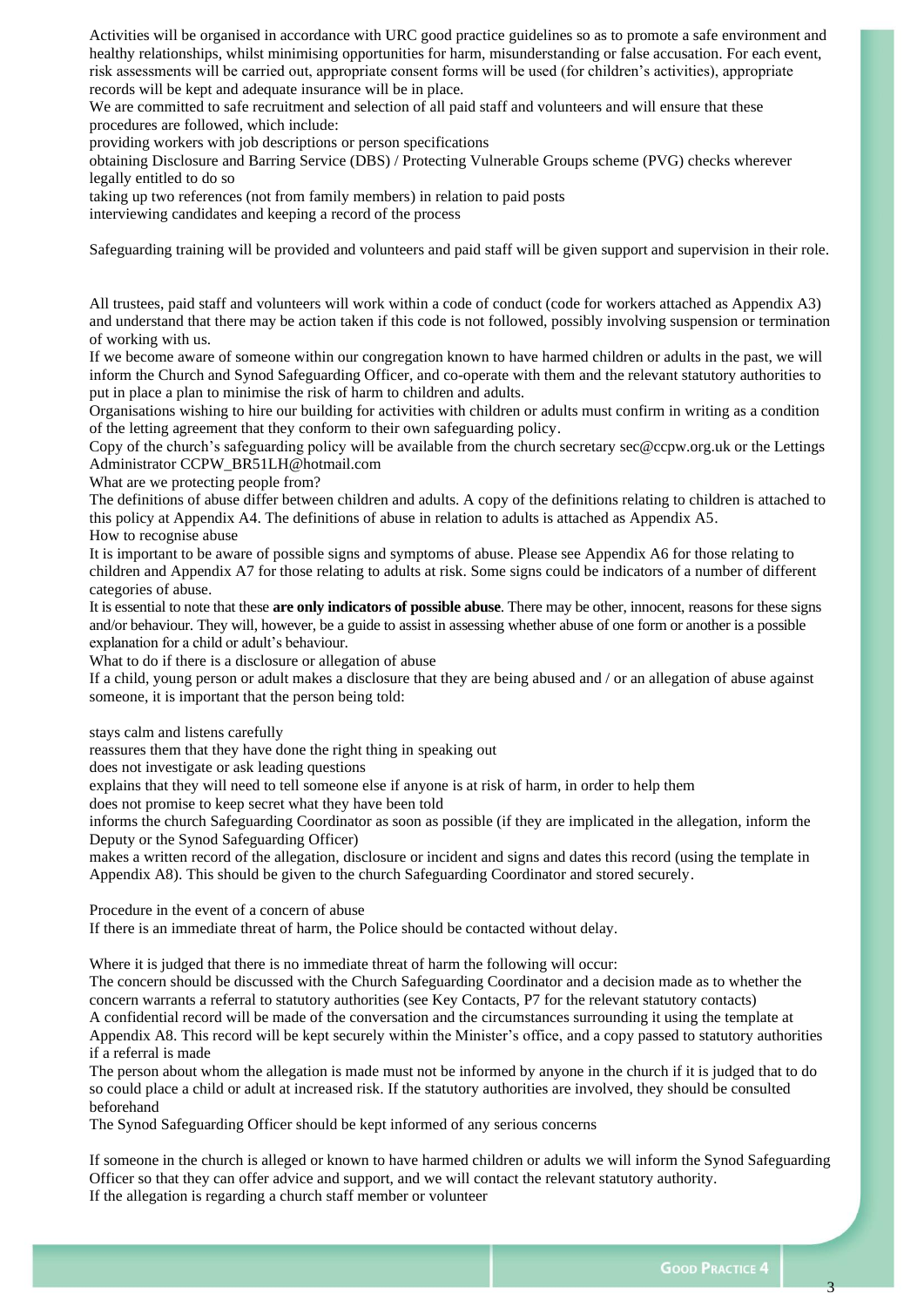For any concerns relating to children, the Local Authority Designated Officer (LADO) should be contacted through Children's Services. The timing and method of any action to be taken will be discussed and agreed with them. This will cover communication with the worker, suspension, investigation and possible strategy meetings. A decision will be taken by the LADO about when to inform the worker and the church will follow this advice. For contact details, see Key Contacts, P7  $\&$  8.

For concerns relating to adults, Adult Social Care will be contacted. See Key Contacts, P7 and 8 for details.

In accordance with the law, a referral will be made to the DBS / PVG if the church withdraws permission for an individual to engage in work with children / adults at risk OR would have done so had that individual not resigned, retired, been made redundant or been transferred to a position because the employer believes that the individual has engaged in relevant conduct, satisfied the harm test or committed an offence that would lead to automatic inclusion on a barred list.

In such cases, a report will also be made to the Charity Commission, as they deem such a referral to be a 'serious incident' and requires notification.

Concerns, Complaints and Compliments

Should anyone have any concerns, complaints or compliments please contact:

| Name         | John Powell             |
|--------------|-------------------------|
| Telephone No | 07711 161890            |
| Email        | trackspeed1@hotmail.com |

It would be helpful to have complaints in writing, as this avoids any possible misunderstanding about what the issue is. However, whether verbal or in writing, complaints will be acted upon.

Any written complaint will be responded to within 10 days.

Review

The Safeguarding Coordinator, and his/her deputy, along with the Children's and Youth Ministry Working Group, will inform the Elders having reviewed this policy at least annually, amending and updating it as required, and informing the next Church Meeting that this has been done.

Date of the most recent review: February 2022

| Date of the next review: | February 2023 |
|--------------------------|---------------|
|                          |               |

Signed:

(on behalf of the church Elders) Key Contacts: Sources of advice and support The church **Safeguarding Coordinator** is the person to whom all concerns or allegations should be addressed:

| Name         | John Powell             |
|--------------|-------------------------|
| Telephone No | 07711 161890            |
| Email        | trackspeed1@hotmail.com |

In the absence of the Safeguarding Coordinator, the **Deputy Safeguarding Coordinator** can be contacted:

Name Katherine Copley

Telephone No 07729 215674

Email kat@copley.online

#### **SOUTHERN SYNOD Southern Synod Safeguarding Officer** is Belinda Nielson Email: safeguarding@urcsouthern.org.uk

Tel.: 07716 640596

#### **Southern Synod Safeguarding Link Persons: Adults:**

1. The Revd Colin Telfer – Email[: colintelfer@uwclub.net](mailto:colintelfer@uwclub.net) phone: 01843 448 705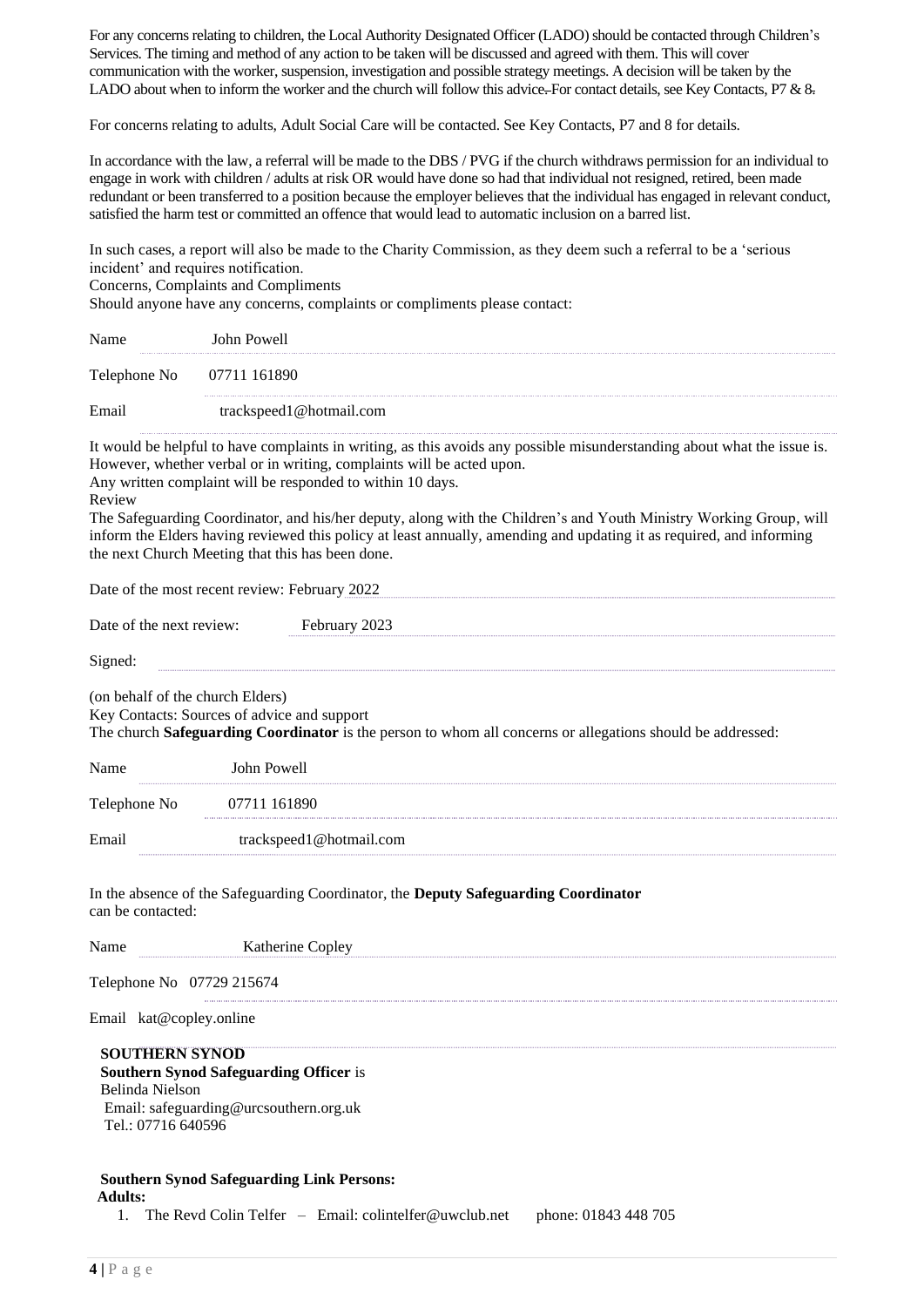- 2. The Revd Hilary Nabarro Email[: hnabarro@yahoo.com](mailto:hnabarro@yahoo.com) phone: 01303 268 621
- 3. Mrs Cathy Glazier Email: [cathy.glazier@sky.com](mailto:cathy.glazier@sky.com)

#### **Children and Youth:**

- 1. The Revd Roger Jones Email: [jones.ra@btinternet.com](mailto:jones.ra@btinternet.com)  Tel.: 07525 410 083
- 2. Mr Thomas Hackett (CYDO) [cydo@urcsouthern.org.uk](mailto:cydo@urcsouthern.org.uk)

**Churches Child Protection Advisory Service (CCPAS)** (This should only be used for urgent advice if you are unable to contact your Synod Safeguarding Officer)

Helpline: 0303 003 11 11

#### **LONDON BOROUGH OF BROMLEY CONTACTS**

ADULTS: Contact SOCIAL SERVICES If you need to contact a social worker outside of office hours: **0300 303 8671**. During office hours: 020 8461 7777

CHILDREN Contact CHILDRENS SERVICES

During office hours: 020 8461 7373 / 7379 / 7026. Outside of office hours and at weekends and public holidays contact us on 0300 303 8671. If you are seriously concerned about a child's immediate safety, dial 999.

#### POLICE

Call 0300123 1212

Or 999 (emergencies) / 101 (all other incidents)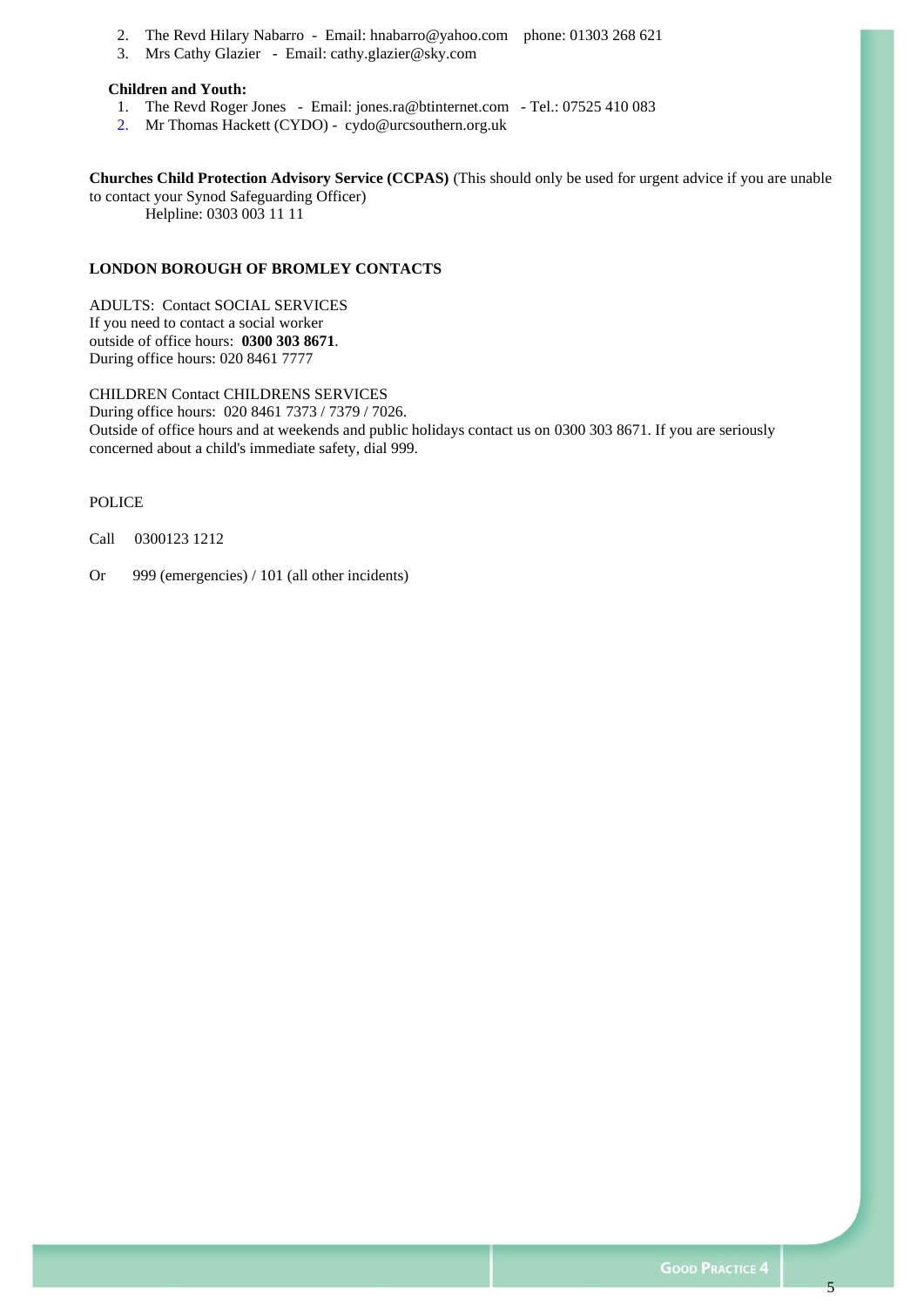### Appendix A1 **Safeguarding Policy Statement**

#### Petts Wood United Reformed Church

The following statement has been agreed by the leadership of Petts Wood URC

#### **This church is committed to the safeguarding of children and adults at risk, and to ensuring their well-being.**

We believe that all children and adults at risk should know that they are valued within the church and safely enjoy and have access to every aspect of the life of our church

We respect the personal dignity and rights of children and adults at risk (for example, as set out in the Human Rights Act 1989 and the United Nations Convention on the Rights of the Child) and will ensure that our policies and procedures reflect this

We recognise that we all have a responsibility to help prevent the physical, sexual, emotional abuse and neglect of children under 18 years of age

We recognise that we all have a responsibility to help prevent the physical, sexual, psychological, emotional, financial, discriminatory abuse and neglect of adults at risk

We recognise that domestic abuse affects both adults and children and believe that domestic abuse in all its forms is unacceptable and inconsistent with a Christian way of living

We will report any abuse of children or adults at risk that we discover or suspect

Where an allegation suggests that a criminal offence may have been committed, the police will be contacted as a matter of urgency

We recognise that Children's Services has responsibility for investigating all allegations or suspicions of abuse where there are concerns about a child, and that Adult Services do so for adults at risk

We acknowledge that Local Authority Designated Officers (LADOs) have responsibility for dealing with all allegations and concerns about people working with children, whether paid or voluntary workers, lay or ordained We recognise that safeguarding is a whole church responsibility

We are committed to:

The establishment of a loving environment, which is safe and caring, and where there is

an informed vigilance about the dangers of abuse

Following the relevant legislation, statutory, denominational and specialist guidelines in relation to safeguarding children and adults at risk

Ensuring that we keep up to date with national and local developments relating to safeguarding

Building constructive links with the relevant Voluntary and Statutory Authorities

Taking all reasonable steps to ensure that as a church, everyone works within the agreed procedures of our safeguarding policies

Supporting the Safeguarding Coordinator and Deputy in their work and in any action they may need to take in order to protect children and adults at risk

Following safer recruitment principles in the appointment and selection of all those who work with children and adults at risk, be they volunteer or paid staff, lay or ordained

Supporting, supervising, resourcing and training all those who undertake work with children and adults at risk Ensuring that the children and adults we have contact with know that they are valued and feel empowered to tell us if they are suffering harm

Reporting any abuse of children or adults at risk that we discover or suspect

Supporting all those in our church who are affected by abuse

Supporting and supervising those who pose a risk to children or adults at risk, implementing contracts of behaviour where this is considered appropriate, whilst bearing in mind the overarching principle that the welfare of the child is paramount

If an assessment is made that someone poses an unmanageable risk to those in need of protection and could not safely attend our church, we will ensure that they continue to be offered pastoral care and will signpost them to appropriate agencies for support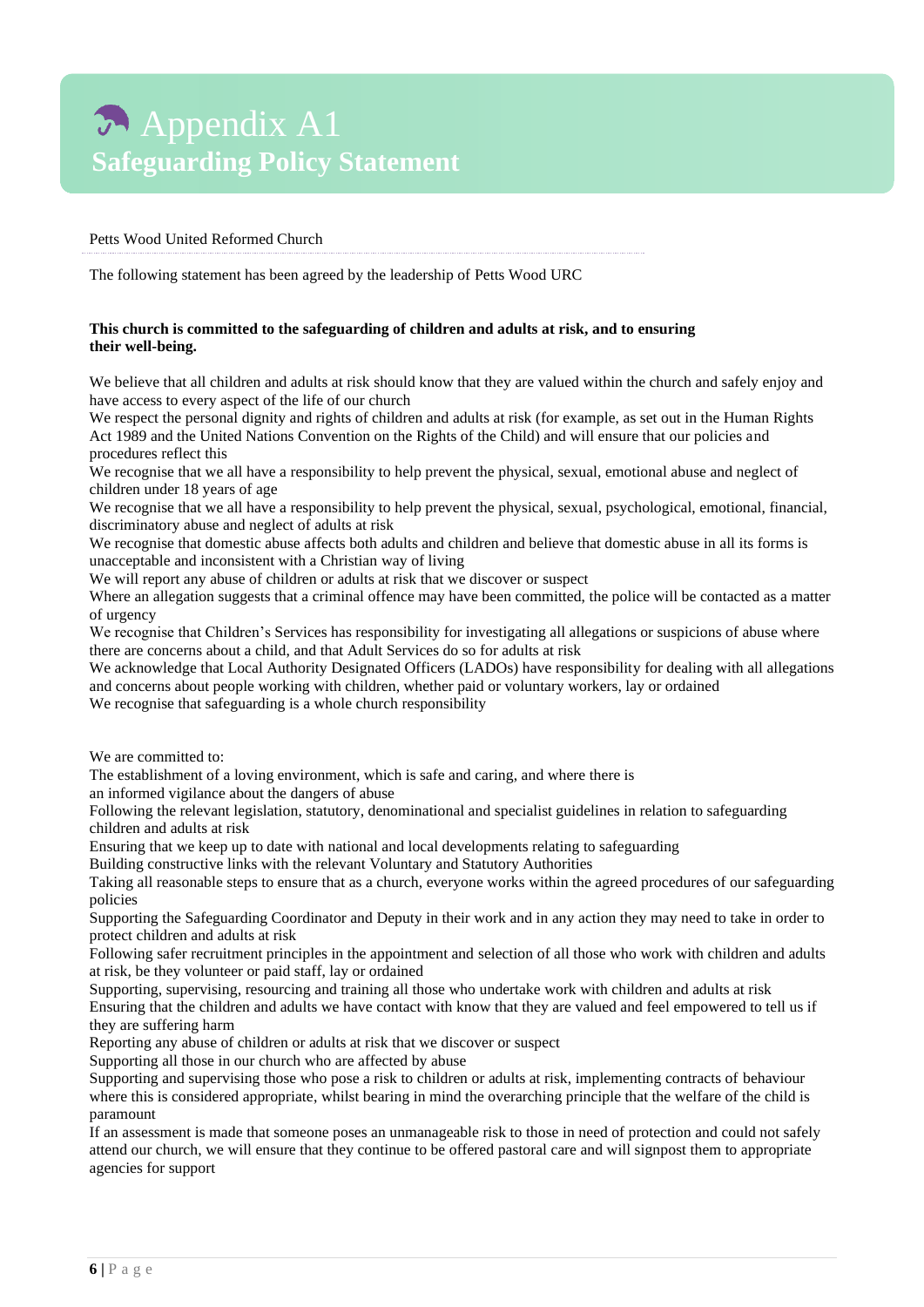### Appendix A2 **The Role of a Church Safeguarding Coordinator**

(on behalf of the church leadership)

Signed:

Date: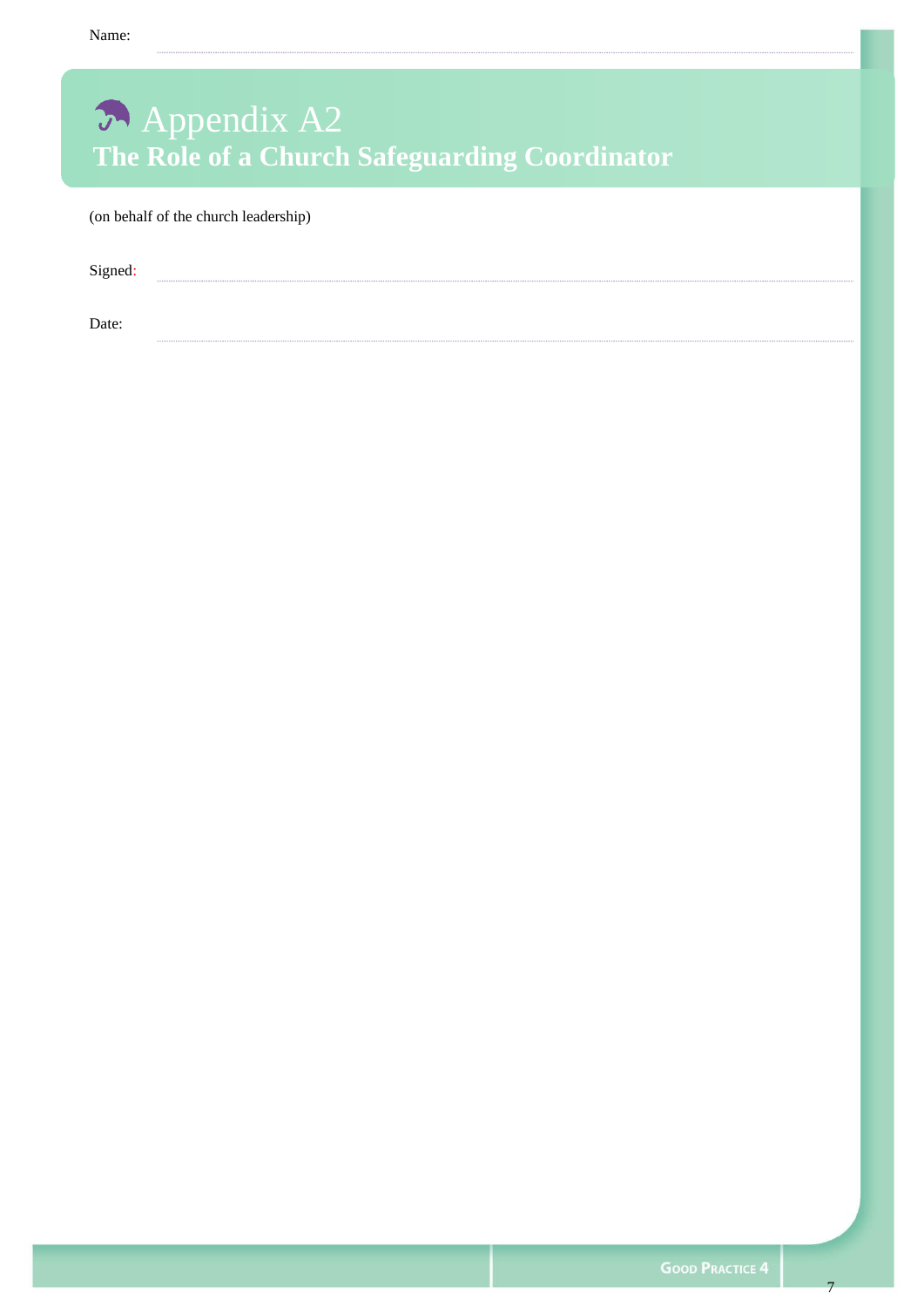#### **Context**

We believe that children and adults at risk deserve the best possible care that the church can provide and that the church should be a safe place for everyone involved.

We recognise and give thanks for the time and devotion given by anyone carrying out this role.

Purpose of the role:

To coordinate safeguarding policy and procedure in the church.

To be the first point of contact for safeguarding issues.

To be an advocate for good safeguarding practice in the church.

#### Responsibilities

#### **To coordinate safeguarding policy and procedure in the church**

To familiarise themselves with church policies and procedures and URC good practice guidelines in safeguarding and to keep abreast of any changes and developments.

To ensure that church policies and procedures are reviewed annually, kept up to date,

and are fit for purpose.

To make others in the church aware of the church safeguarding policies and procedures,

as well as URC guidelines.

To ensure safer recruitment practices are operated in the recruitment of all workers

(both volunteers and paid) including, but not exclusively, ensuring that the relevant workers have up to date Disclosure and Barring Service (DBS) checks. Due Diligence Checking (DCC) are the agency used by the URC for this purpose. Renewals should be carried out every 5 years (URC policy), but CCPWURC will do so every 4 years.

#### **To be the first point of contact for safeguarding issues**

To be a named person that children / adults at risk, church members and outside

agencies can talk to regarding any issue to do with safeguarding.

To be aware of the names and telephone numbers of appropriate contacts within Social Care and the Police in the event of a referral needing to be made.

To be aware of when to seek advice, and when it is necessary to inform Social Care, the Police or the Local Authority Designated Officer (LADO) of a concern or incident.

To take appropriate action in relation to any safeguarding concerns which arise within

the church.

To cooperate with Social Care or the Police in safeguarding investigations relating to people within the church.

To ensure that appropriate records are kept by the church, and that information in relation to safeguarding issues is handled confidentially and stored securely on Church premises.

To inform the Synod Safeguarding Officer at the time of any referrals made to the statutory authorities, or of any information received from the statutory authorities.

To report summary safeguarding information annually to the Synod Safeguarding Officer to enable them to monitor safeguarding in the Synod.

#### **To be an advocate for good safeguarding practice in the church**

To promote sensitivity within the church towards all those affected by the impact of abuse.

To promote positive safeguarding procedures and practice and ensure procedures are adhered to.

To arrange and/or promote opportunities for training in safeguarding to any relevant members of the leadership team and congregation, including both paid staff and volunteers.

To update their own safeguarding training every three years.

To seek appropriate support and advice in carrying out this role.

To make arrangements for a suitable person to carry out this role when they are on leave.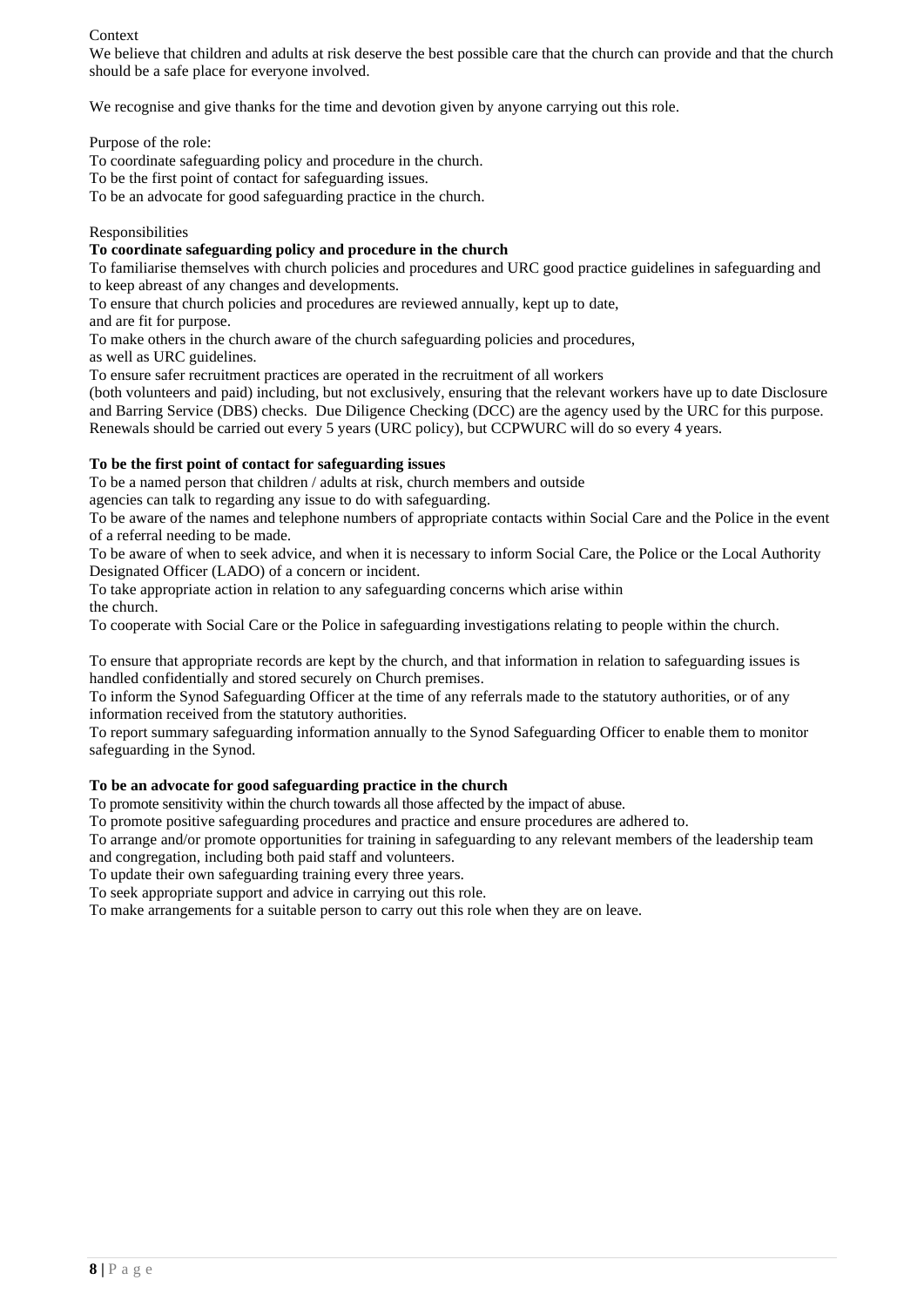### **b** Appendix A3 **Code of Conduct for working with children or young people**

We should all be aware that behaviour in the personal life of a volunteer or paid worker (including online) may impact upon their work with children or young people. Therefore, all workers should agree not to behave in a manner which would lead any reasonable person to question their suitability to work with children or act as a role model within the United Reformed Church.

All volunteers or paid workers should agree to the following code of conduct when working with children and young people:

Do treat all people with dignity and respect

Don't abuse the power and responsibility of your role. Don't belittle, scapegoat, put down, or ridicule a child or young person (even in 'fun') and don't use language or behaviour with sexual connotations (e.g. flirting or innuendo) Do act inclusively, seeking to make everyone feel welcome and valued

Don't exclude other children or workers from conversations and activities unless there is a good reason

Do treat people with equal care and concern

Don't show favouritism (e.g. in selection for activities, in giving rewards, etc) or encourage excessive attention from a particular child (e.g. gifts)

Do encourage everyone to follow any behaviour agreement or ground rules and apply sanctions consistently Don't threaten or use sanctions which have not been agreed, or make empty threats

Do refer to a more senior worker if a child does not respond to your instructions despite encouragement and warning of possible consequences

Don't feel you have to deal with every problem on your own

Do seek to diffuse aggressive or threatening behaviour without the use of physical contact

Don't use physical restraint except as a last resort to prevent injury. You should never use any more force than is absolutely necessary

Do relate to children in public. If a child wants to talk one-to-one about an issue, tell another worker and find somewhere quieter, but still public, to talk

Don't spend time alone with children out of sight of other people

Do make sure that any electronic communication is done with parental consent and is transparent, accountable, recorded and adheres to safeguarding policies

Don't keep communication with children secret, while still respecting appropriate confidences

Don't take photos or videos without consent, store them in a safe place designated by the church and only use them in the ways agreed, in line with URC good practice guidelines

Do use physical contact wisely; it should be:

- in public
- appropriate to the situation and to the age, gender and culture of the child
- in response to the needs of the child, not the adult
	- respectful of the child's privacy, feelings and dignity

Don't use physical contact which could be misconstrued as aggressive (e.g. rough games) or sexual Do respect children's privacy

Don't assume that children should tell you anything you ask just because you are a worker

Do respect the right of children to wash, change and use the toilet in private

Don't walk in unnecessarily or unannounced

Do listen to children and tell the church Safeguarding Coordinator if you have any concerns about a child's welfare Don't promise to keep something secret if it is about a child being harmed or at risk of harm, but only tell those who need to know

Do respect and promote the rights of children to make their own decisions and choices

Don't work in ways that put your needs and interests before those of the children you work with

Do encourage respect for difference, diversity, beliefs and culture

Don't discriminate or leave discrimination or bullying unchallenged

I agree to abide by the above code of conduct while working with children and young people

on behalf of [church name]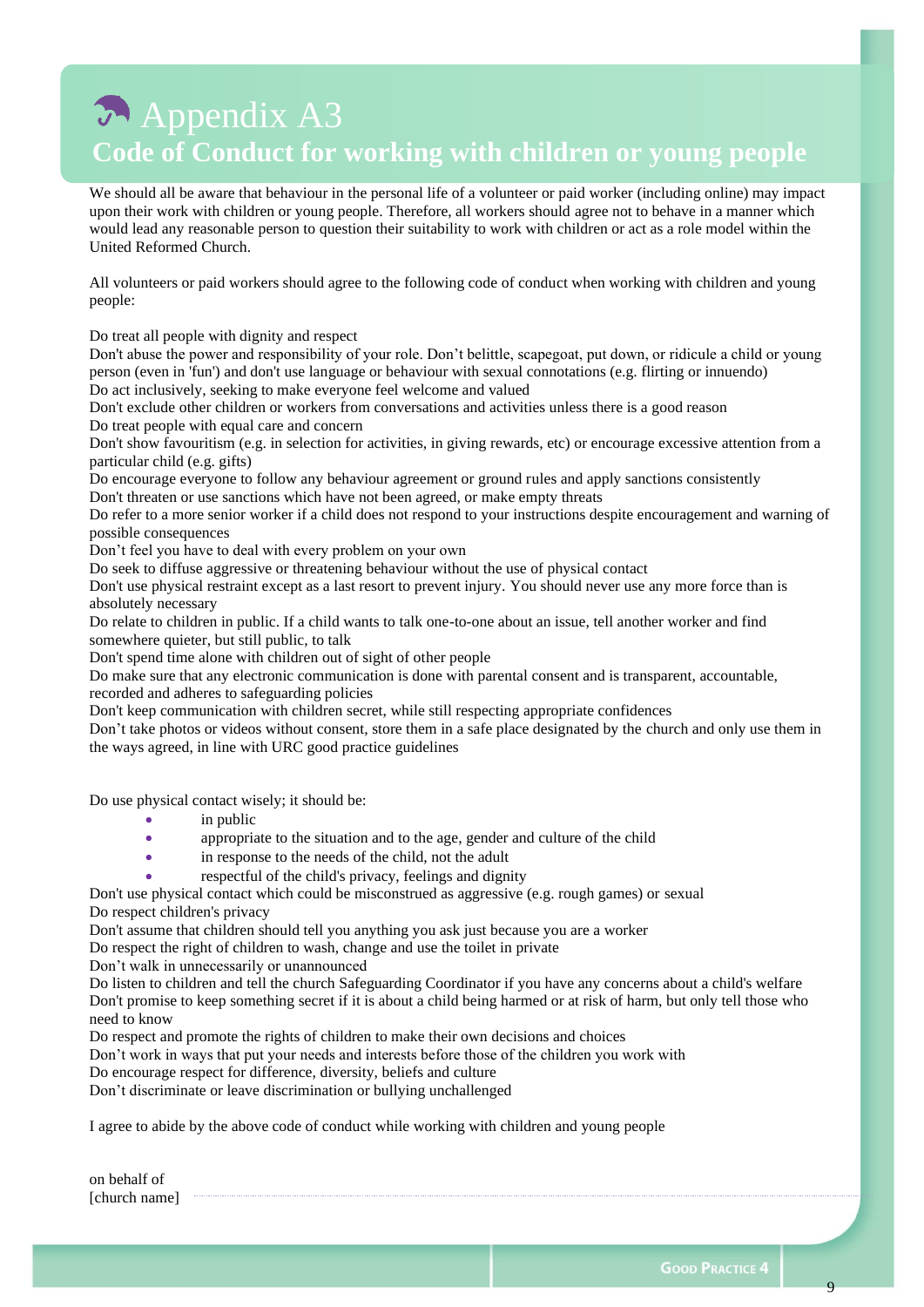| Signed: |  |
|---------|--|
| Date:   |  |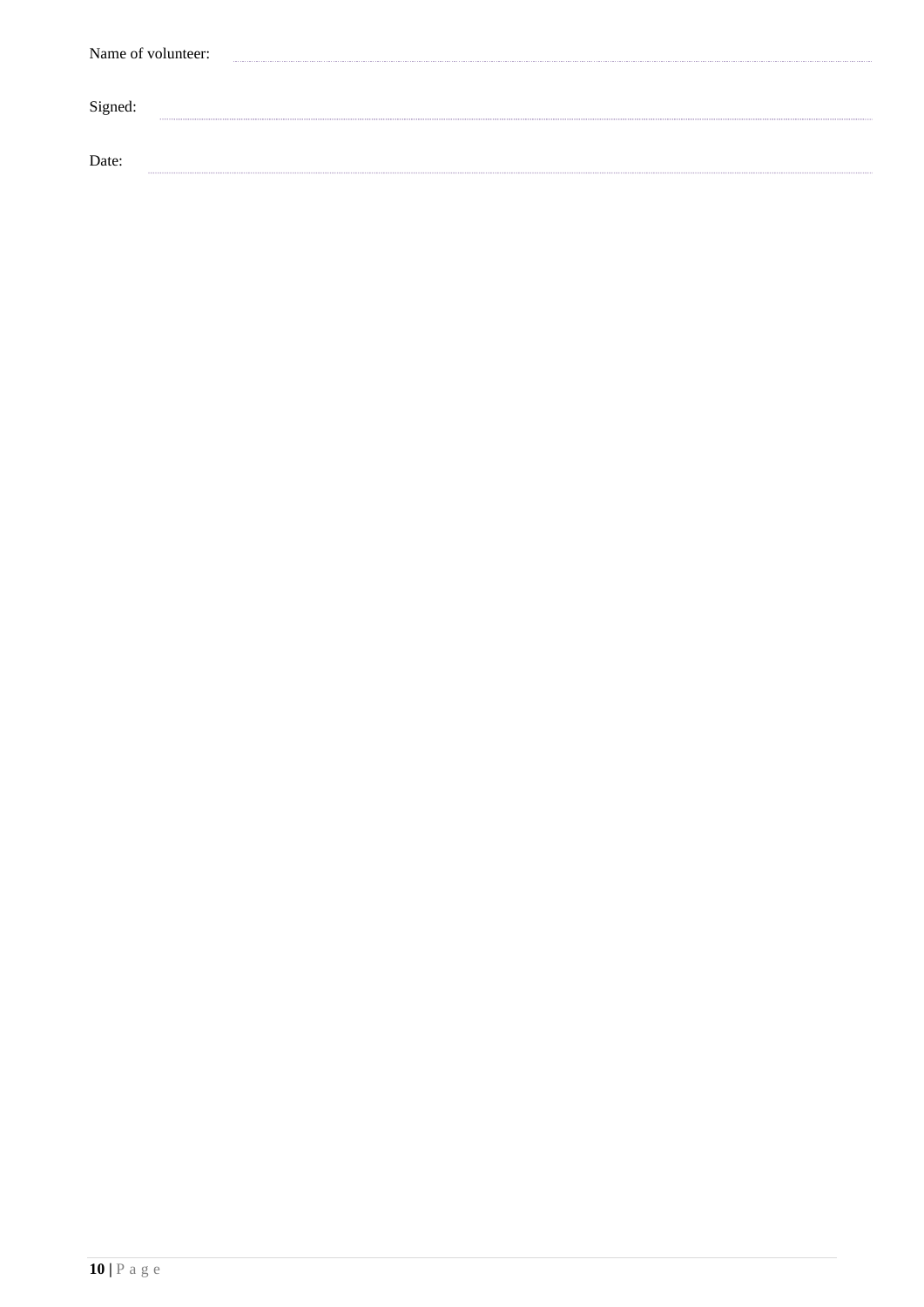### **Appendix A4 What is abuse and neglect of children?**

The below definitions are taken from Working Together to Safeguard Children 2013 and apply to England. Please note that there are national variations for Scotland (National Guidance for Child Protection in Scotland 2014) and Wales (All Wales Child Protection Procedures 2008).

Abuse and neglect are forms of maltreatment of a child. Somebody may abuse or neglect a child by inflicting harm, or by failing to act to prevent harm. Children may be abused in a family or in an institutional or community setting, by those known to them or, more rarely, by a stranger, for example, via the internet. They may be abused by an adult or adults, or another child or children.

Physical abuse

Physical abuse may involve hitting, shaking, throwing, poisoning, burning or scalding, drowning, suffocating, or otherwise causing physical harm to a child. Physical harm may also be caused

when a parent or carer fabricates the symptoms of, or deliberately induces, illness in a child. Emotional abuse

Emotional abuse is the persistent emotional maltreatment of a child such as to cause severe and persistent adverse effects on the child's emotional development.

It may involve conveying to a child that they are worthless or unloved, inadequate, or valued only insofar as they meet the needs of another person. It may include not giving the child opportunities to express their views, deliberately silencing them or 'making fun' of what they say or how they communicate. It may feature age or developmentally inappropriate expectations being imposed on children. These may include interactions that are beyond the child's developmental capability, as well as overprotection and limitation of exploration and learning, or preventing the child from participating in normal social interaction. It may involve seeing or hearing the ill-treatment of another. It may involve serious bullying (including cyber-bullying), causing children frequently to feel frightened or in danger, or the exploitation or corruption of children.

Some level of emotional abuse is involved in all types of maltreatment of a child, though it may occur alone. Sexual abuse

Sexual abuse involves forcing or enticing a child or young person to take part in sexual activities, not necessarily involving a high level of violence, whether or not the child is aware of what is happening.

The activities may involve physical contact, including assault by penetration (for example, rape or oral sex) or nonpenetrative acts such as masturbation, kissing, rubbing and touching outside of clothing. They may also include noncontact activities, such as involving children in looking at,

or in the production of, sexual images, watching sexual activities, encouraging children to behave in sexually inappropriate ways, or grooming a child in preparation for abuse (including via the internet).

Sexual abuse is not solely perpetrated by adult males. Women can also commit acts of sexual abuse, as can other children.

Neglect

Neglect is the persistent failure to meet a child's basic physical and/or psychological needs, likely to result in the serious impairment of the child's health or development. Neglect may occur during pregnancy as a result of maternal substance abuse. Once a child is born, neglect may involve a parent or carer failing to: provide adequate food, clothing and shelter (including exclusion from home or abandonment) protect a child from physical and emotional harm or danger ensure adequate supervision (including the use of inadequate care-givers)

ensure access to appropriate medical care or treatment

It may also include neglect of, or unresponsiveness to, a child's basic emotional needs.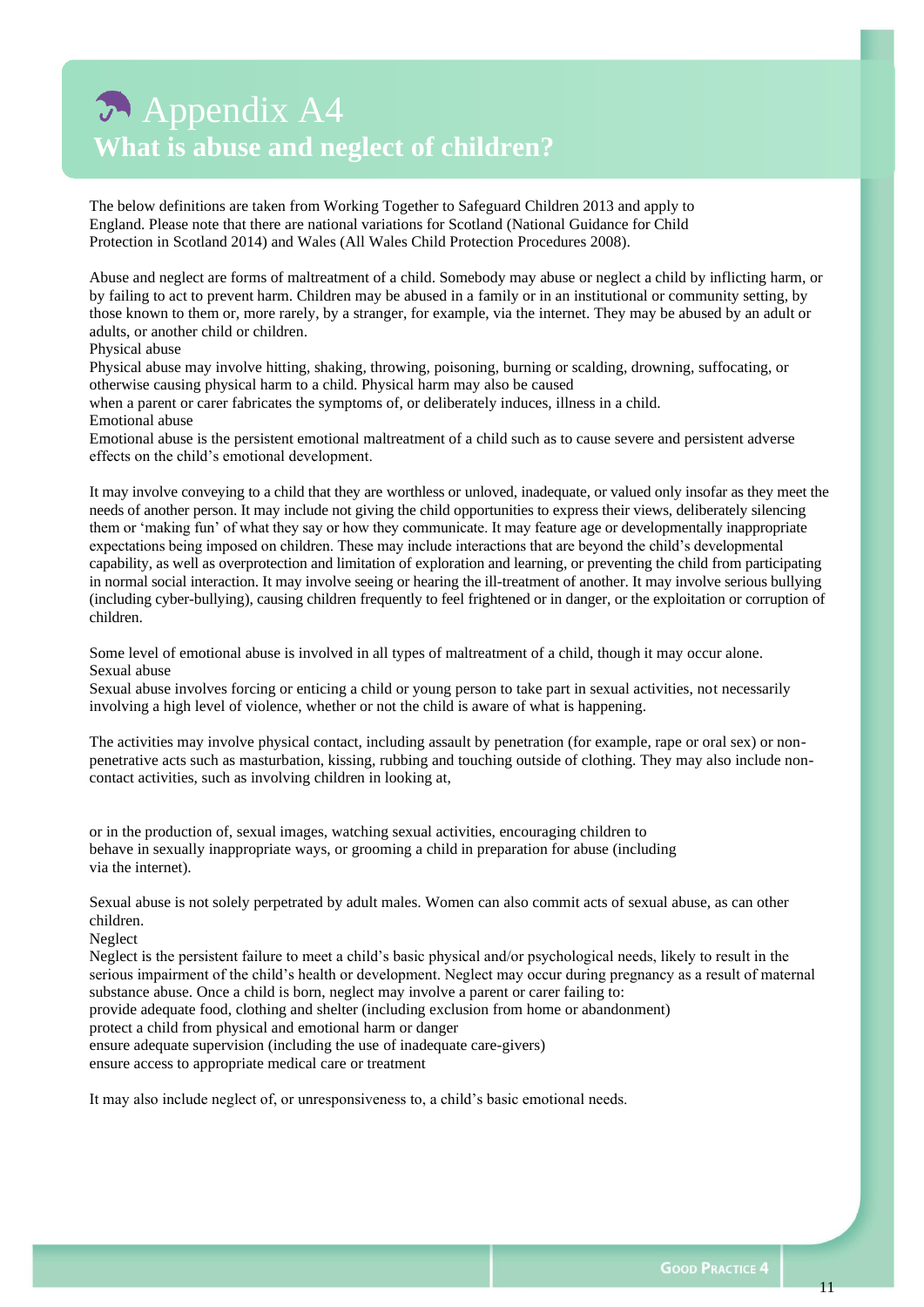$\lambda$  Appendix A6 **Signs of possible abuse in children** 

Abuse is a violation of an individual's human and civil rights by any other person or persons. Abuse may consist of a single act or repeated acts. It may be physical, verbal or psychological, it may be an act of neglect or an omission to act, or it may occur when a vulnerable person is persuaded to enter into a financial or sexual transaction to which he or she has not consented,

or cannot consent. Abuse can occur in any relationship and may result in significant harm to,

or exploitation of, the person subjected to it.

Physical abuse

This is the infliction of pain or physical injury, which is either caused deliberately, or through lack of care.

Psychological or emotional abuse

These are acts or behaviour, which cause mental distress or anguish or negate the wishes of the adult at risk. It is also behaviour that has a harmful effect on the adult at risk's emotional health and development or any other form of mental cruelty.

#### Sexual abuse

This is the involvement in sexual activities to which the person has not consented or does not truly comprehend and so cannot give informed consent or where the other party is in a position of trust, power or authority and uses this to override or overcome lack of consent.

#### Neglect or Act of Omission

This is the repeated deprivation of assistance that the adult at risk needs for important activities of daily living, including the failure to intervene in behaviour which is dangerous to the adult at risk or to others. A vulnerable person may be suffering from neglect when their general well being or development is impaired.

Financial or material abuse

This is the inappropriate use, misappropriation, embezzlement or theft of money, property or possessions directly or by deceit.

Discriminatory abuse

This is the inappropriate treatment of an adult at risk because of their age, gender, race, religion, cultural background, sexuality, or disability. Discriminatory abuse exists when values, beliefs or culture result in a misuse of power that denies opportunity to some groups or individuals. Discriminatory abuse links to all other forms of abuse.

#### Institutional abuse

This is the mistreatment or abuse of an adult at risk by a regime or individuals within an institution (e.g. hospital or care home) or in the community. It can be through repeated acts of poor or inadequate care and neglect or poor professional practice.

• Physical abuse

Physical signs include: Unexplained injuries Injuries that are inconsistent with the explanation Injuries that reflect an article being used e.g. an iron Bruising, especially the trunk, upper arm, shoulders, neck or finger tip bruising Burns/scalds, especially from a cigarette Human bite marks Fractures, especially spiral Swelling and lack of normal use of limbs Serious injury with lack of / inconsistent explanation Untreated injuries Psychological/emotional signs include: Unusually fearful with adults Unnaturally compliant to parents Refusal to discuss injuries/fear of medical help Withdrawal from physical contact Aggression towards others Wears cover up clothing Factitious illness by proxy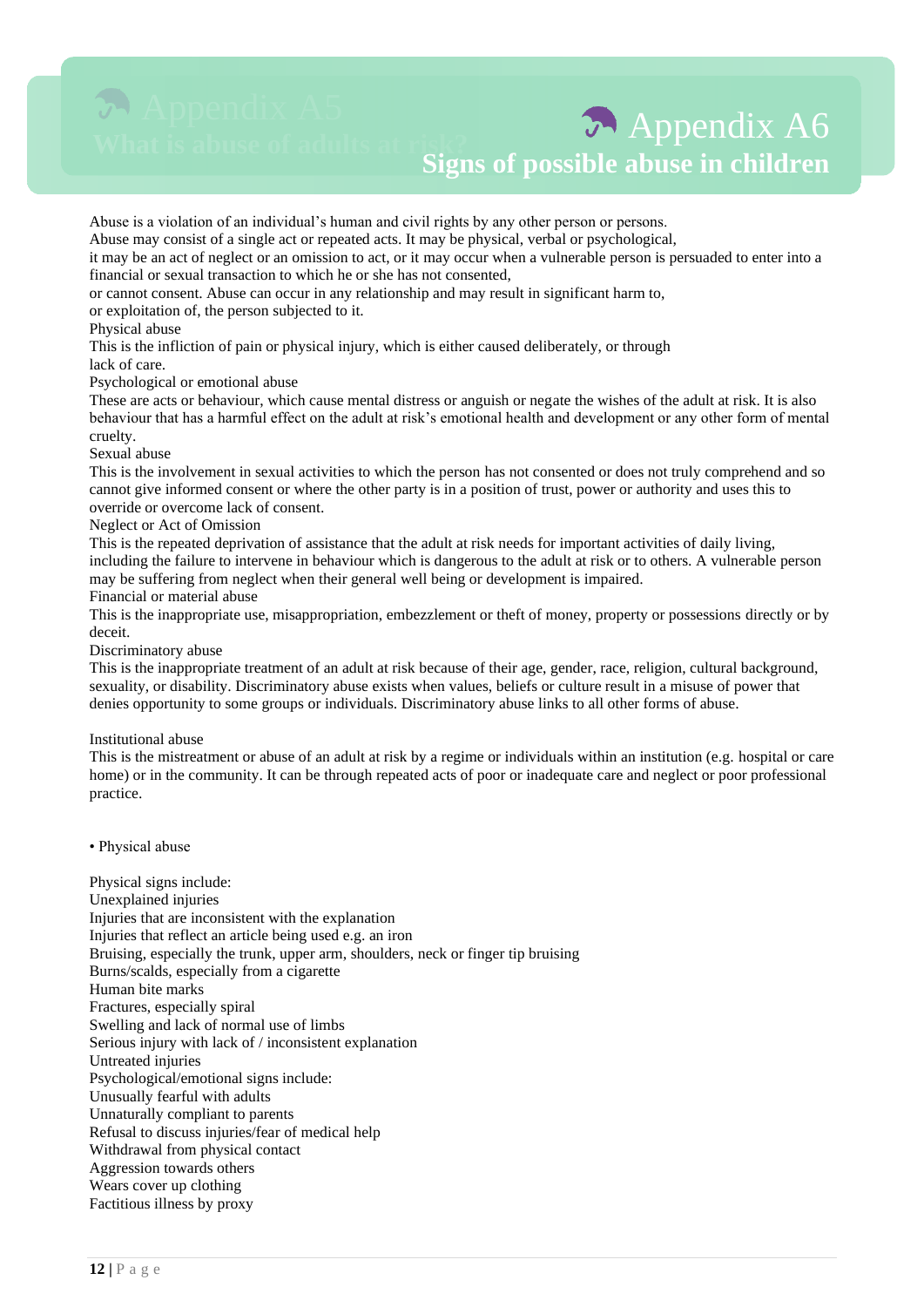This is a psychiatric illness, whereby a parent or carer deliberately inflicts harm onto a child, normally the child's mother. The child has commonly had genuine serious illness in the first year of life and a dependency on medical attention has developed in the mother. It is very difficult to diagnose/evidence. Female Genital Mutilation

A cultural (not religious) procedure whereby parts of female genitalia are removed – also referred to as female circumcision. This is normally undertaken on pre-pubescent girls who are either taken abroad for procedure or "practitioners" come to the UK. There can be no anaesthetic and no sterile equipment used. Complications include serious infection, septicaemia, numerous gynaecological problems and in some cases, death.

• Emotional abuse

The classic description of emotional abuse is a "Low Warmth, High Criticism" style of parenting.

Signs include: Physical, mental and emotional lags Acceptance of punishments, which appear excessive Over reaction to mistakes Continual self-depreciation Sudden speech disorders Fear of new situations Neurotic behaviour (such as rocking, hair twisting, thumb sucking) Self harm Extremes of passivity or aggression Drug/solvent abuse Running away Bullying/aggression Overly compliant behaviour Overeating or loss of appetite Clingy Fearful/withdrawn Sleep disorders • Neglect

Physical signs include: Tired/listless Poor personal hygiene Poor state of clothing Emaciation, potbelly, short stature Poor skin tone and hair tone Untreated medical problems Failure to thrive with no medical reason

Psychological/emotional signs include: Constant hunger Constant tiredness Frequent lateness/non attendance at school Destructive tendencies Low self esteem Neurotic behaviour No social relationships Running away Compulsive stealing/scavenging Multiple accidents/accidental injuries

#### • Sexual abuse

Physical signs include: Damage to genitalia, anus or mouth Sexually transmitted disease Unexpected pregnancy, especially in very young girls Soreness to genitalia area, anus or mouth Repeated stomach aches Loss of weight Gaining weight Unexplained recurrent urinary tract infections, discharges or abdominal pain Unexplained gifts/money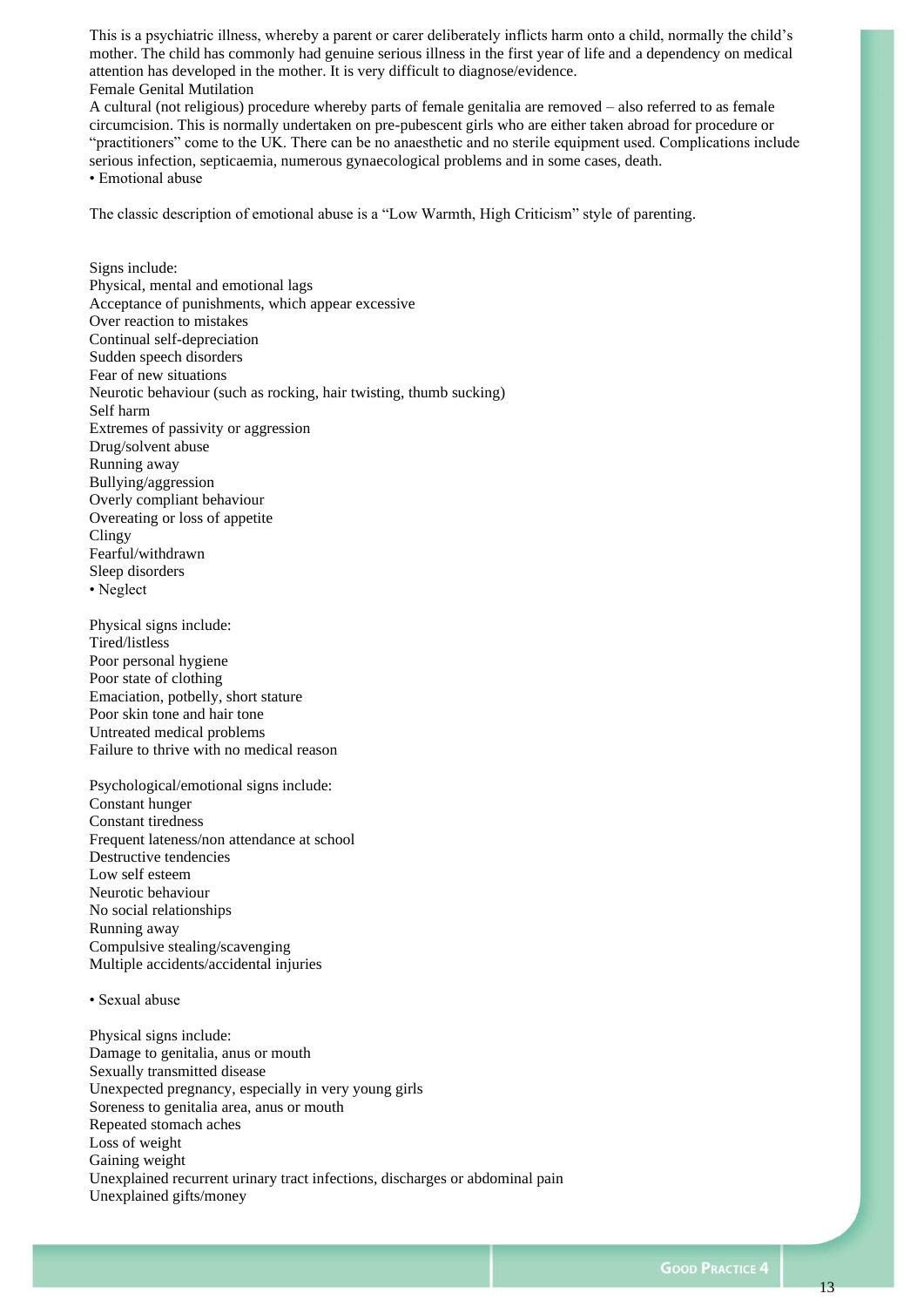Psychological/emotional signs include: Sexual knowledge inappropriate for the child's age Sexualised behaviour in young children Sexually provocative behaviour/promiscuity Hinting at sexual activity Sudden changes in personality Lack of concentration, restlessness Socially withdrawn Overly compliant behaviour Poor trust in significant adults Regressive behaviour, onset of wetting – day or night Suicide attempts, self mutilation, self disgust Eating disorders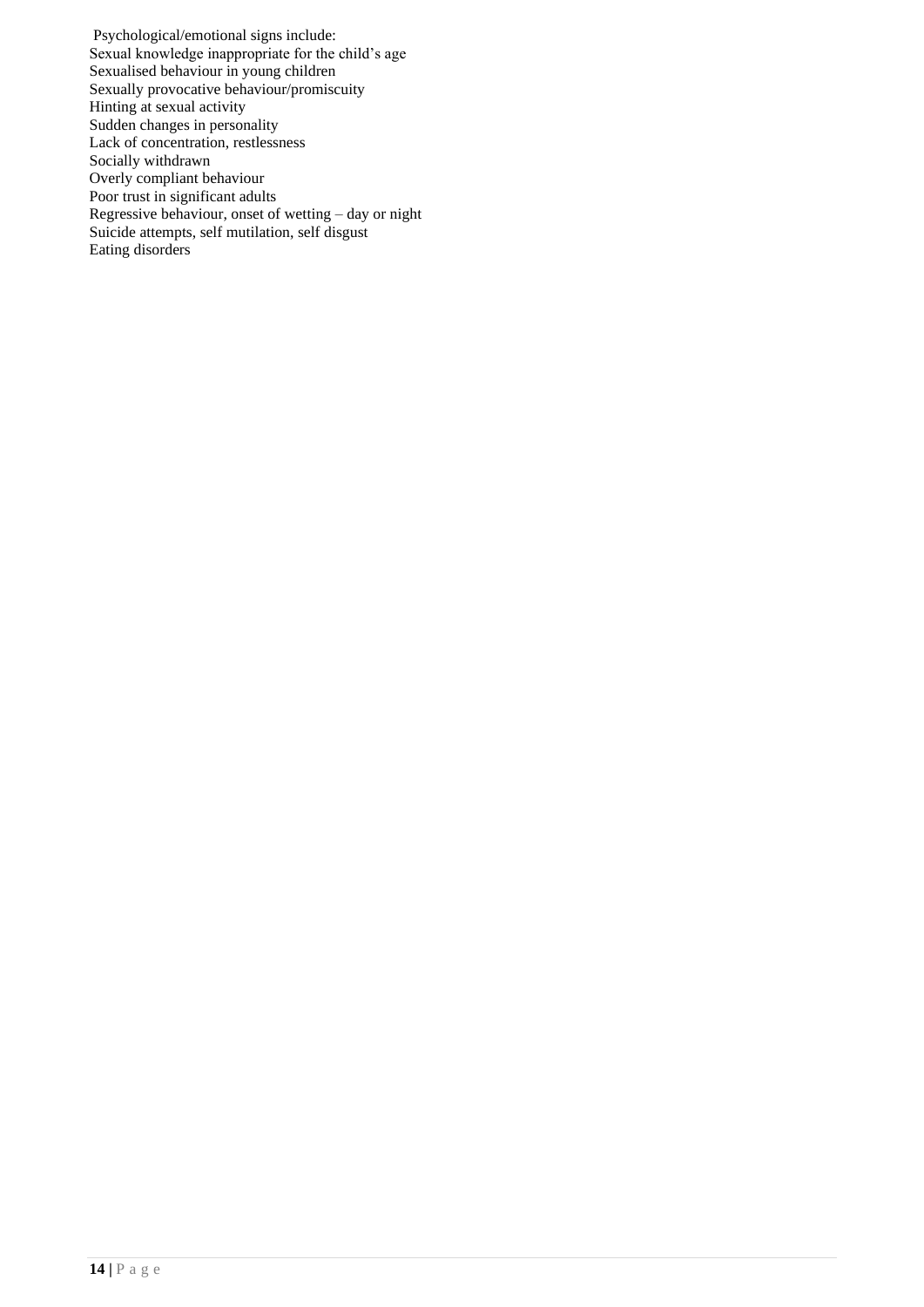### 2 Appendix A7 **Signs of possible abuse in adults**

#### Physical

A history of unexplained falls, fractures, bruises, burns, minor injuries Signs of under or over use of medication and/or medical problems unattended Psychological Alteration in psychological state e.g. withdrawn, agitated, anxious, tearful Intimidated or subdued in the presence of the carer Fearful, flinching or frightened of making choices or expressing wishes Unexplained paranoia Sexual Pregnancy in a woman who is unable to consent to sexual intercourse Unexplained change in behaviour or sexually implicit/explicit behaviour Torn, stained or bloody underwear and/or unusual difficulty in walking or sitting Infections or sexually transmitted diseases Full or partial disclosure or hints of sexual abuse Self-harming Neglect or Omission Malnutrition, weight loss and /or persistent hunger Poor physical condition, poor hygiene, varicose ulcers, pressure sores Being left in wet clothing or bedding and/or clothing in a poor condition Failure to access appropriate health, educational services or social care No callers or visitors Financial or Material Disparity between assets and living conditions Unexplained withdrawals from accounts or disappearance of financial documents Sudden inability to pay bills Carers or professionals fail to account for expenses incurred on a person's behalf Recent changes of deeds or title to property Discriminatory Inappropriate remarks, comments or lack of respect Poor quality or avoidance of care Institutional Lack of flexibility or choice over meals, bed times, visitors, phone calls, etc

Inadequate medical care and misuse of medication

Inappropriate use of restraint

Sensory deprivation e.g. denial of use of spectacles or hearing aids

Missing documents and/or absence of individual care plans

Public discussion of private matter

Lack of opportunity for social, educational or recreational activity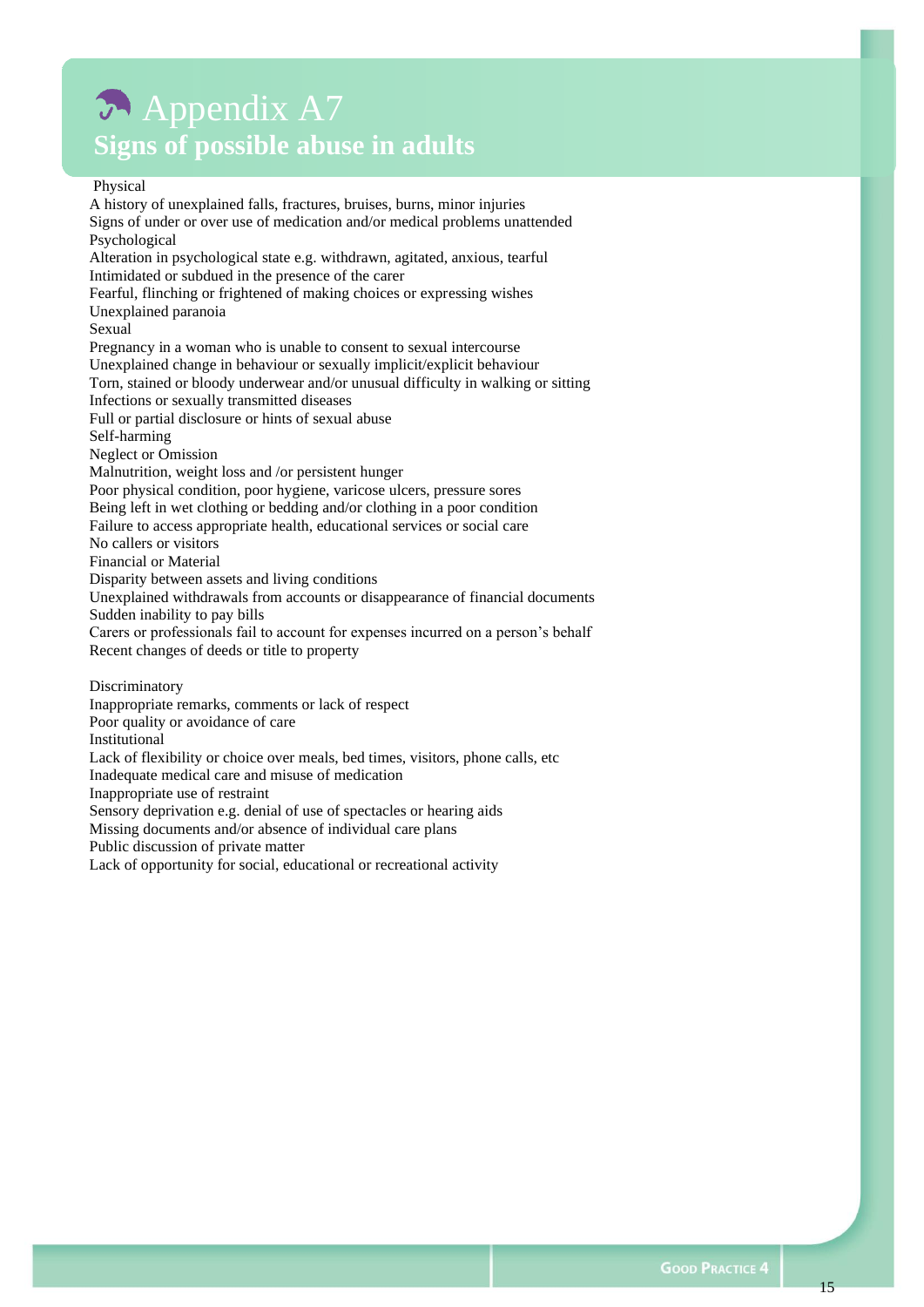## 2 Appendix A8 **Safeguarding Incident Recording Form**

| <b>Basic</b> information                                                          |  |  |
|-----------------------------------------------------------------------------------|--|--|
| Full name of child, young person or<br>adult concerned                            |  |  |
| <b>Address</b> (including postcode)                                               |  |  |
|                                                                                   |  |  |
|                                                                                   |  |  |
| <b>Email address</b>                                                              |  |  |
| <b>Telephone number</b>                                                           |  |  |
| Date of birth                                                                     |  |  |
| Date and time of incident                                                         |  |  |
| Location of incident                                                              |  |  |
| Other people present (witnesses)                                                  |  |  |
| Record of incident                                                                |  |  |
| Please ensure you are as accurate and                                             |  |  |
| detailed as possible. Use quotes                                                  |  |  |
| wherever possible $-$ do not interpret<br>what was said using your own words.     |  |  |
|                                                                                   |  |  |
|                                                                                   |  |  |
| Include details such as tone of voice,                                            |  |  |
| facial expression and body language.                                              |  |  |
|                                                                                   |  |  |
| Record what you said as well as what                                              |  |  |
| the child, young person or adult said.                                            |  |  |
|                                                                                   |  |  |
|                                                                                   |  |  |
| If you have formed an opinion please                                              |  |  |
| state it, making it clear that it is your<br>opinion and give reasons for forming |  |  |
| that opinion.                                                                     |  |  |
|                                                                                   |  |  |

| Who has been spoken to about the incident? |             |              |                         |  |  |
|--------------------------------------------|-------------|--------------|-------------------------|--|--|
| <b>Position/Organisation</b>               | <b>Name</b> | <b>Email</b> | <b>Telephone number</b> |  |  |
| <b>Church Safeguarding</b><br>Coordinator  |             |              |                         |  |  |
| <b>Synod Safeguarding</b><br>Officer       |             |              |                         |  |  |
| Children's Services                        |             |              |                         |  |  |
| <b>Adult Services</b>                      |             |              |                         |  |  |